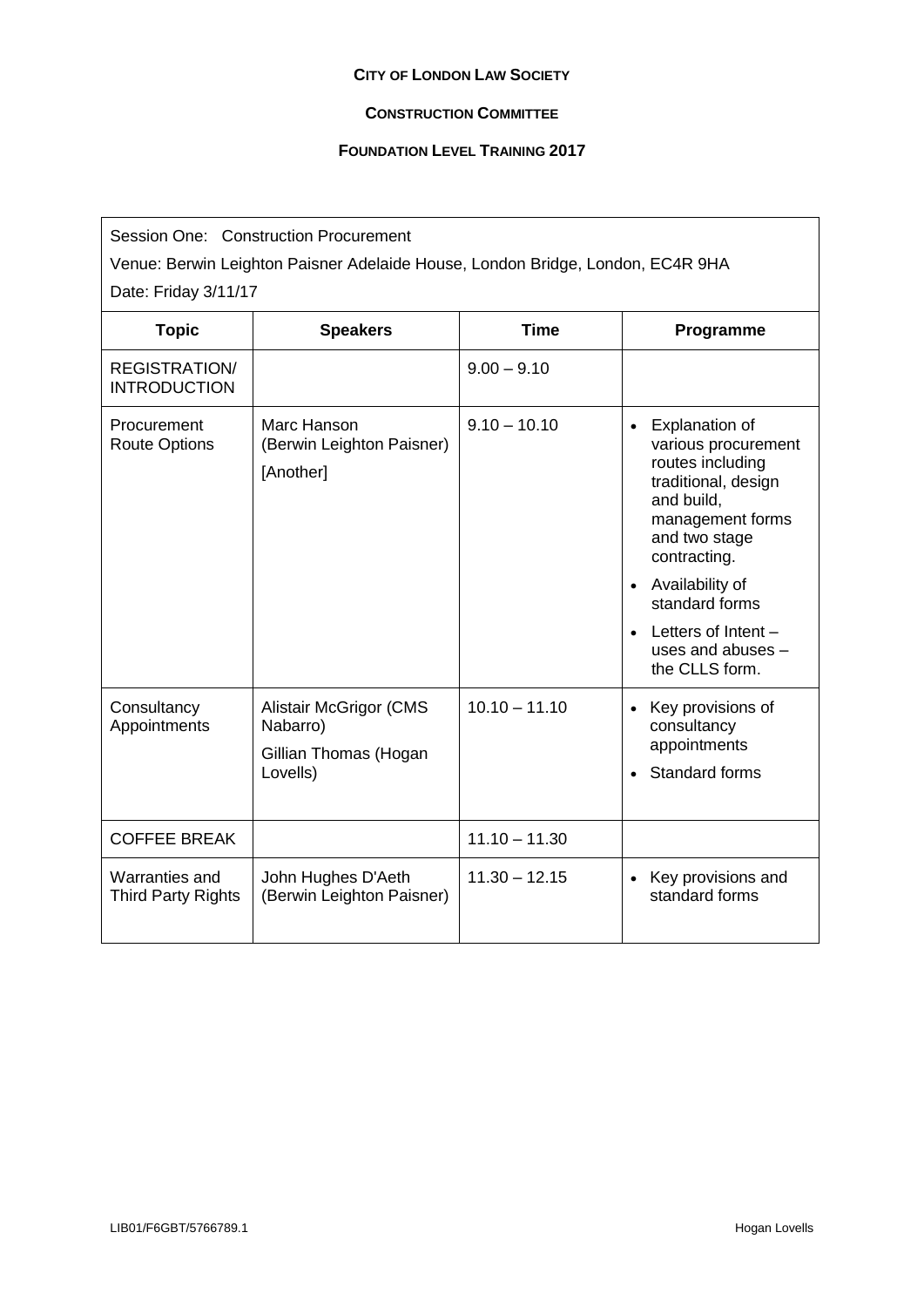| Session Two: Construction contracts legislation and construction issues |
|-------------------------------------------------------------------------|

Venue: Penningtons, 125 Wood St, London EC2V 7AW

Date: Friday 10/11/17

| <b>Topic</b>                                       | <b>Speakers</b>                                                            | <b>Time</b>     | Programme                                                                                                                                   |
|----------------------------------------------------|----------------------------------------------------------------------------|-----------------|---------------------------------------------------------------------------------------------------------------------------------------------|
| <b>REGISTRATION/</b><br><b>INTRODUCTION</b>        |                                                                            | $9.00 - 9.10$   |                                                                                                                                             |
| Construction<br>Contracts<br>legislation<br>Part 1 | <b>Victoria Peckett</b><br>(CMS Nabarro)                                   | $9.10 - 10.10$  | Explanation of what<br>$\bullet$<br>contracts are covered<br>by the legislation and<br>what is excluded.<br>Explanation of the<br>$\bullet$ |
|                                                    |                                                                            |                 | statutory<br>requirements relating<br>to payment terms                                                                                      |
| Construction<br>Contracts<br>legislation<br>Part 2 | Francis Ho<br>(Penningtons Manches)                                        | $10.10 - 11.10$ | Adjudication<br>$\bullet$                                                                                                                   |
| <b>COFFEE BREAK</b>                                |                                                                            | $11.10 - 11.30$ |                                                                                                                                             |
| Delay and Defects                                  | <b>Robert Horne</b><br>(Simmons & Simmons)<br>Paul Cowan<br>(4 New Square) | $11.30 - 12.15$ | Meaning of<br>$\bullet$<br>practical/substantial<br>completion                                                                              |
|                                                    |                                                                            |                 | Liquidated damages                                                                                                                          |
|                                                    |                                                                            |                 | <b>Extensions of time</b>                                                                                                                   |
|                                                    |                                                                            |                 | Termination                                                                                                                                 |
|                                                    |                                                                            |                 | Remedies for latent<br>and patent defects                                                                                                   |